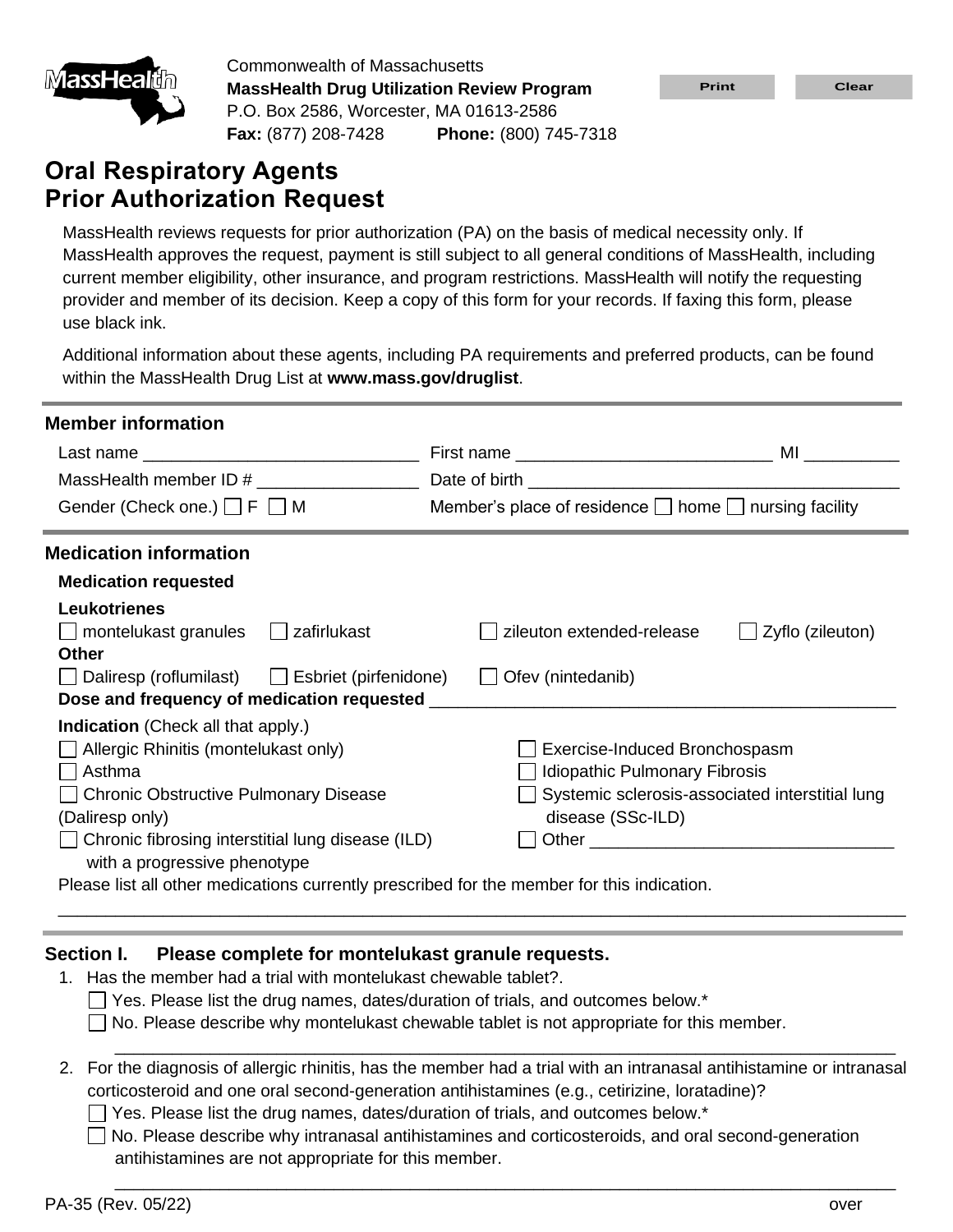3. For the diagnosis of exercise-induced bronchospasm, has the member had a trial with inhaled albuterol or levalbuterol?

\_\_\_\_\_\_\_\_\_\_\_\_\_\_\_\_\_\_\_\_\_\_\_\_\_\_\_\_\_\_\_\_\_\_\_\_\_\_\_\_\_\_\_\_\_\_\_\_\_\_\_\_\_\_\_\_\_\_\_\_\_\_\_\_\_\_\_\_\_\_\_\_\_\_\_\_\_\_\_\_\_\_

- $\Box$  Yes. Please list the drug names, dates/duration of trials, and outcomes below.\*
- $\Box$  No. Please describe why inhaled albuterol or levalbuterol is not appropriate for this member.

Please provide details for the previous trials. Drug name **Dates/duration of use**  $\Box$ Did the member experience any of the following?  $\Box$  Adverse reaction  $\Box$  Inadequate response  $\Box$  Other Briefly describe details of adverse reaction, inadequate response, or other. \_\_\_\_\_\_\_\_\_\_\_\_\_\_\_\_\_\_\_\_\_\_\_\_\_\_\_\_\_\_\_\_\_\_\_\_\_\_\_\_\_\_\_\_\_\_\_\_\_\_\_\_\_\_\_\_\_\_\_\_\_\_\_\_\_\_\_\_\_\_\_\_\_\_\_\_\_\_\_\_\_\_\_\_\_ Drug name \_\_\_\_\_\_\_\_\_\_\_\_\_\_\_\_\_\_\_\_\_\_\_\_\_\_ Dates/duration of use \_\_\_\_\_\_\_\_\_\_\_\_\_\_\_\_\_\_\_\_\_\_\_\_\_\_\_\_\_\_ Did the member experience any of the following?  $\Box$  Adverse reaction  $\Box$  Inadequate response  $\Box$  Other Briefly describe details of adverse reaction, inadequate response, or other. \_\_\_\_\_\_\_\_\_\_\_\_\_\_\_\_\_\_\_\_\_\_\_\_\_\_\_\_\_\_\_\_\_\_\_\_\_\_\_\_\_\_\_\_\_\_\_\_\_\_\_\_\_\_\_\_\_\_\_\_\_\_\_\_\_\_\_\_\_\_\_\_\_\_\_\_\_\_\_\_\_\_\_\_\_ Drug name \_\_\_\_\_\_\_\_\_\_\_\_\_\_\_\_\_\_\_\_\_\_\_\_\_\_ Dates/duration of use \_\_\_\_\_\_\_\_\_\_\_\_\_\_\_\_\_\_\_\_\_\_\_\_\_\_\_\_\_\_\_ Did the member experience any of the following?  $\Box$  Adverse reaction  $\Box$  Inadequate response  $\Box$  Other Briefly describe details of adverse reaction, inadequate response, or other. \_\_\_\_\_\_\_\_\_\_\_\_\_\_\_\_\_\_\_\_\_\_\_\_\_\_\_\_\_\_\_\_\_\_\_\_\_\_\_\_\_\_\_\_\_\_\_\_\_\_\_\_\_\_\_\_\_\_\_\_\_\_\_\_\_\_\_\_\_\_\_\_\_\_\_\_\_\_\_\_\_\_\_\_\_ *\*Please attach a letter documenting additional trials as necessary.* **Section II. Please complete for Daliresp requests.** 1. Has the member had a trial with a long-acting bronchodilator (e.g., long-acting beta-agonist, long-acting anticholinergic) within the past four months?  $\Box$  Yes. Please list the drug name, dates/duration of trials, and outcomes below.\* Drug name \_\_\_\_\_\_\_\_\_\_\_\_\_\_\_\_\_\_\_\_\_\_\_ Dates/duration of use \_\_\_\_\_\_\_\_\_\_\_\_\_\_\_\_\_\_\_\_\_\_\_\_\_\_\_\_\_\_\_ Did the member experience any of the following?  $\Box$  Adverse reaction  $\Box$  Inadequate response  $\Box$  Other Briefly describe details of adverse reaction, inadequate response, or other. \_\_\_\_\_\_\_\_\_\_\_\_\_\_\_\_\_\_\_\_\_\_\_\_\_\_\_\_\_\_\_\_\_\_\_\_\_\_\_\_\_\_\_\_\_\_\_\_\_\_\_\_\_\_\_\_\_\_\_\_\_\_\_\_\_\_\_\_\_\_\_\_\_\_\_\_\_\_\_\_\_\_\_  $\Box$  No. Please describe why long-acting bronchodilators are not appropriate for this member. \_\_\_\_\_\_\_\_\_\_\_\_\_\_\_\_\_\_\_\_\_\_\_\_\_\_\_\_\_\_\_\_\_\_\_\_\_\_\_\_\_\_\_\_\_\_\_\_\_\_\_\_\_\_\_\_\_\_\_\_\_\_\_\_\_\_\_\_\_\_\_\_\_\_\_\_\_\_\_\_\_\_\_ 2. Has the member had a trial with an inhaled corticosteroid within the past four months? □ Yes. Please list the drug name, dates/duration of trials, and outcomes below.<sup>\*</sup> Drug name \_\_\_\_\_\_\_\_\_\_\_\_\_\_\_\_\_\_\_\_\_\_\_ Dates/duration of use \_\_\_\_\_\_\_\_\_\_\_\_\_\_\_\_\_\_\_\_\_\_\_\_\_\_\_\_\_\_\_\_ Did the member experience any of the following?  $\Box$  Adverse reaction  $\Box$  Inadequate response  $\Box$  Other Briefly describe details of adverse reaction, inadequate response, or other. \_\_\_\_\_\_\_\_\_\_\_\_\_\_\_\_\_\_\_\_\_\_\_\_\_\_\_\_\_\_\_\_\_\_\_\_\_\_\_\_\_\_\_\_\_\_\_\_\_\_\_\_\_\_\_\_\_\_\_\_\_\_\_\_\_\_\_\_\_\_\_\_\_\_\_\_\_\_\_\_\_\_\_ □ No. Please describe why inhaled corticosteroids are not appropriate for this member. \_\_\_\_\_\_\_\_\_\_\_\_\_\_\_\_\_\_\_\_\_\_\_\_\_\_\_\_\_\_\_\_\_\_\_\_\_\_\_\_\_\_\_\_\_\_\_\_\_\_\_\_\_\_\_\_\_\_\_\_\_\_\_\_\_\_\_\_\_\_\_\_\_\_\_\_\_\_\_\_\_\_\_ *\*Please attach a letter documenting additional trials as necessary.* **Section III. Please complete for zileuton extended-release and Zyflo requests.**

- 1. Has the member had a trial with montelukast or zafirlukast?
	- $\Box$  Yes. Please list the drug name, dates/duration of trials, and outcomes below.\*

Drug name \_\_\_\_\_\_\_\_\_\_\_\_\_\_\_\_\_\_\_\_\_\_\_ Dates/duration of use \_\_\_\_\_\_\_\_\_\_\_\_\_\_\_\_\_\_\_\_\_\_\_\_\_\_\_\_\_\_\_\_

Did the member experience any of the following?  $\Box$  Adverse reaction  $\Box$  Inadequate response  $\Box$  Other Briefly describe details of adverse reaction, inadequate response, or other.

\_\_\_\_\_\_\_\_\_\_\_\_\_\_\_\_\_\_\_\_\_\_\_\_\_\_\_\_\_\_\_\_\_\_\_\_\_\_\_\_\_\_\_\_\_\_\_\_\_\_\_\_\_\_\_\_\_\_\_\_\_\_\_\_\_\_\_\_\_\_\_\_\_\_\_\_\_\_\_\_\_\_\_

\_\_\_\_\_\_\_\_\_\_\_\_\_\_\_\_\_\_\_\_\_\_\_\_\_\_\_\_\_\_\_\_\_\_\_\_\_\_\_\_\_\_\_\_\_\_\_\_\_\_\_\_\_\_\_\_\_\_\_\_\_\_\_\_\_\_\_\_\_\_\_\_\_\_\_\_\_\_\_\_\_\_\_

 $\Box$  No. Please describe why montelukast and zafirlukast are not appropriate for this member.